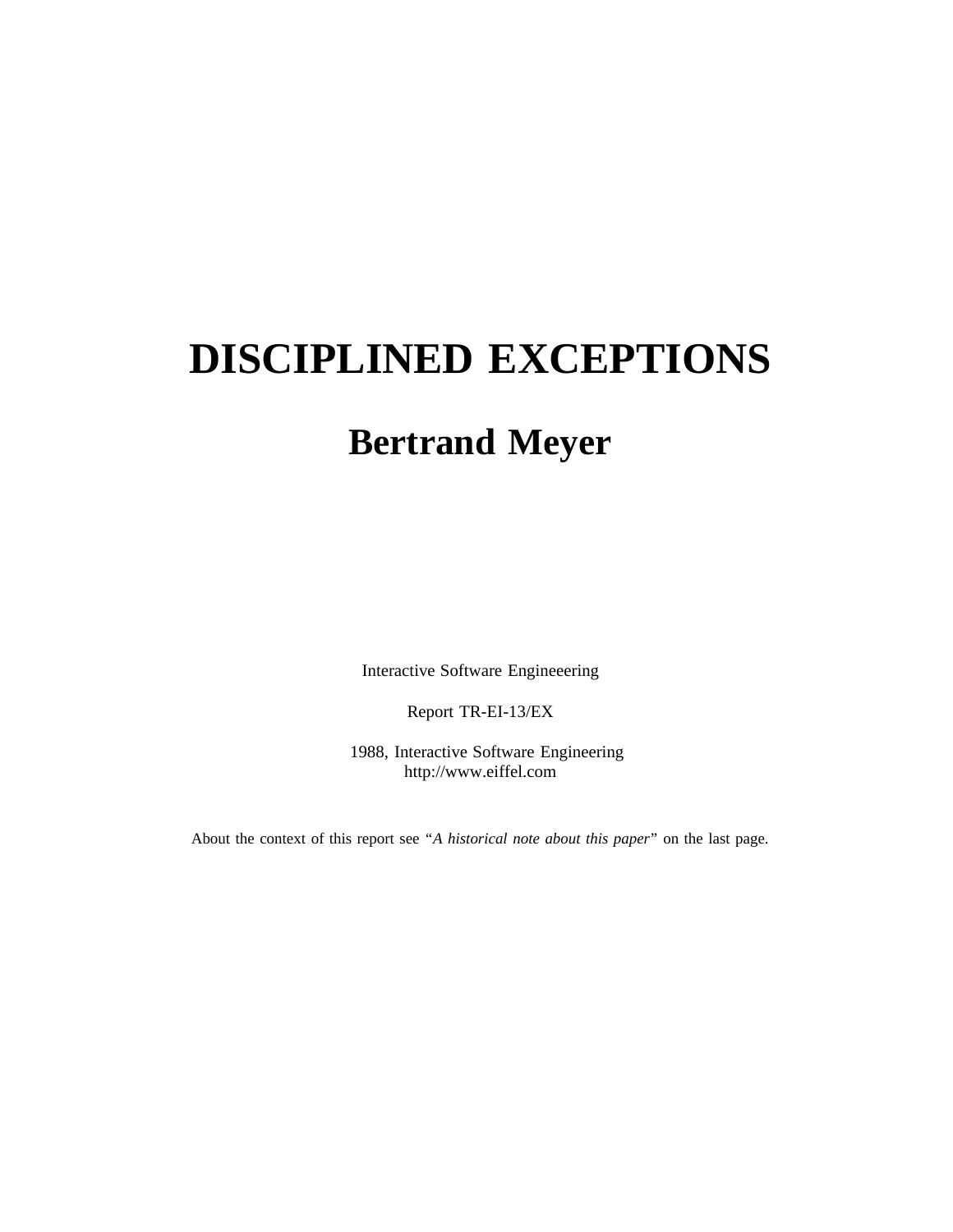#### DISCIPLINED EXCEPTIONS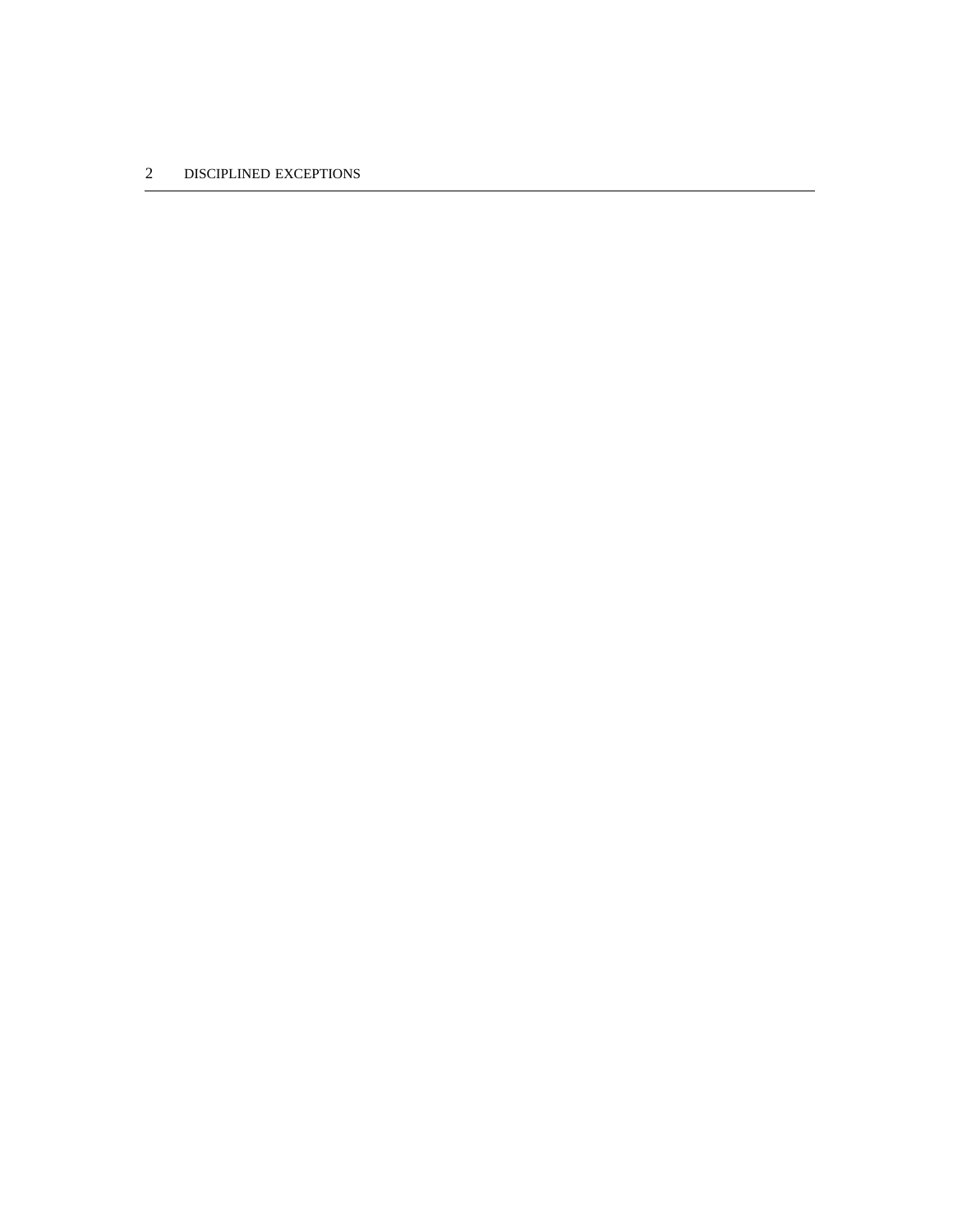## **1 Introduction**

One of the most delicate problems of software construction is the handling of abnormal a ll possible cases, without impairing the elegance of the structure and the processing of normal situations. How can a programmer write robust software components, which will take care of cases?

The question is particularly important in object-oriented programming, which heavily relies on the notion of reusable software component. The quality requirements on reusable c omponents are even higher than those on ''regular'' software; in particular, no imperfection can be tolerated with respect to correctness and robustness.

This paper presents the solution recently introduced into the Eiffel object-oriented l language and environment for dealing with unexpected run-time situations. The Eiffe e xception mechanism differs from existing exception mechanisms, particularly those of Ada and CLU in that it is based on a strong emphasis of program correctness, using the concept of **D esign by Contract** [6, 7]. Exceptions are defined with respect with assertions, and exception handling is constrained to observe the semantics defined by the assertions.

#### **2 Exceptions in existing languages**

A number of languages have included exception handling facilities. The best known n mechanisms are probably those of Ada [1] and CLU [5]. In both cases the exceptio m echanism is really a control structure.

The recommended CLU programming style, for example, commonly uses exceptions to deal with all results of an operation other than the most common one. A typical example [4] i s a routine for determining the index of the first occurrence of a value in a list; an exception is triggered if there is no such occurrence.

It is hard to find arguments for this approach over the standard technique of returning a s tandard control structures. In fact, the basic paper on CLU exceptions [5] states that although special value, say 0 if valid list indices lie between 1 and  $n$ , or other techniques that rely on the presence of an exception mechanism should not affect the efficiency of algorithms in none xceptional cases, efficiency concerns are less important for the handling of exceptional cases. This is justified if exceptions are confined to the handling of abnormal or erroneous situations, b ut seems hardly compatible with an approach that triggers an exception to signal an unsuccessful search – hardly an ''exceptional'' case.

In Ada, the reference manual uses the example of a stack module which raises an exception if the *pop* operation is applied to an empty stack. Although this example appears in n umerous Ada textbooks, few give examples of how to **handle** such an exception. But this is e xception, the calling modules (called **clients** in the sequel) must include a handler. But a the really difficult part: since a stack module lacks the proper context to deal with the u sing classical control structures, namelyclient including such a handler will be significantly more complicated than the obvious solution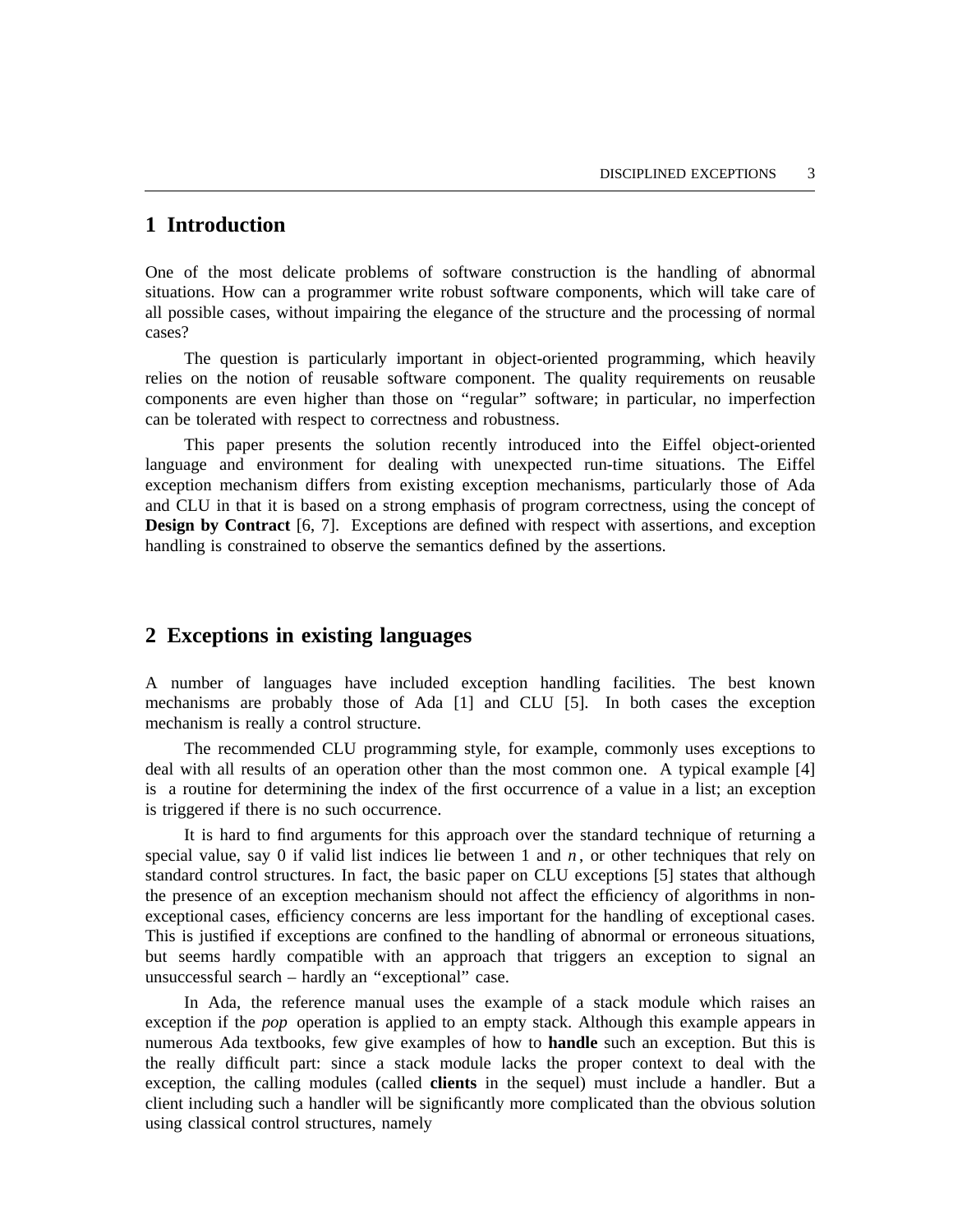\_

**e lse** ... ''Deal with empty stack'' ... **end** \_\_\_\_\_\_\_\_\_\_\_\_\_\_\_\_\_\_\_\_\_\_\_\_\_\_\_\_\_\_\_\_\_\_\_\_\_\_\_\_\_\_\_\_\_\_\_\_\_\_\_\_\_\_\_\_\_\_\_\_\_\_\_\_\_\_\_\_\_\_\_\_\_\_\_\_\_\_\_ **if** *empty* (*s*) **then** *pop* (*s*)

With exceptions, a handler clause of the form

```
exception
               when Stack underflow \Rightarrow ... deal with stack underflow ...
_ ... ______________________________________________________________________________
```
a ctual call and hence does not have the proper context to deal with the abnormal situation. must be included in any client module; it is awkward to write since it is disjoint from the

\_\_\_\_\_\_\_\_\_\_\_\_\_\_\_\_\_\_\_\_\_\_\_\_\_\_\_\_\_\_\_\_\_\_\_\_\_\_\_\_\_\_\_\_\_\_\_\_\_\_\_\_\_\_\_\_\_\_\_\_\_\_\_\_\_\_\_\_\_\_\_\_\_\_\_\_\_\_

\_\_\_\_\_\_\_\_\_\_\_\_\_\_\_\_\_\_\_\_\_\_\_\_\_\_\_\_\_\_\_\_\_\_\_\_\_\_\_\_\_\_\_\_\_\_\_\_\_\_\_\_\_\_\_\_\_\_\_\_\_\_\_\_\_\_\_\_\_\_\_\_\_\_\_\_\_\_\_

The use of exceptions in such examples appears as a vain attempt to do away with the n ecessity to deal with abnormal cases. Of course it is unpleasant to include many **if**... **then**... t o specify the treatment of abnormal cases does not magically vanish through the **raise else**... structures of the above form in a program; but this necessity is a fact of life. The need incantation.

The only application for which exceptions may be justified in such cases is software fault g iven system are properly protected, but still wants to take into account the possibility of an tolerance. Assume the programmer has made every effort to ensure that all calls to *pop* in a error in the software by providing some response in the case of an erroneous call (one for which the stack is empty). This response can only be what we shall call "organized panic": try to bring the computation to a coherent state and report failure. We shall see below how to use a disciplined form of exceptions to describe such treatment.

The exception mechanism of Ada is particularly worrying because the handler of an e xception may do any processing before returning control to the caller. It is quite possible in particular to catch an exception and return control to the calling routine without reporting f ailure. An extreme example, found in an Ada textbook [9], is a function for computing a real i s immediately caught by a **when** clause that prints a message and then .. quietly returns to the square root; when presented with a negative argument, this function raises an exception, which caller!

In other examples, exceptions are used as a form of inter-procedural jump instructions. f rom programming methodology in the late 1960s to be reintroduced at the interprocedural In our view, such applications of exceptions are abusive. The goto instruction was not banned level into the languages of the 1980s.

Standard control structures may be used in most cases where CLU or Ada would use exceptions, using either the "a priori scheme" (test the applicability of an operation before a ttempting it) or the ''a posteriori scheme'' (attempt the operation, and then find out whether it has succeeded). These techniques are discussed in detail elsewhere [6, 7].

There remains, however, three cases in which classical techniques are not sufficient and exceptions may be needed. They are the following:

• The first case is one in which attempting the operation may cause a hardware or operating system signal if the operation was not applicable; the signal must be caught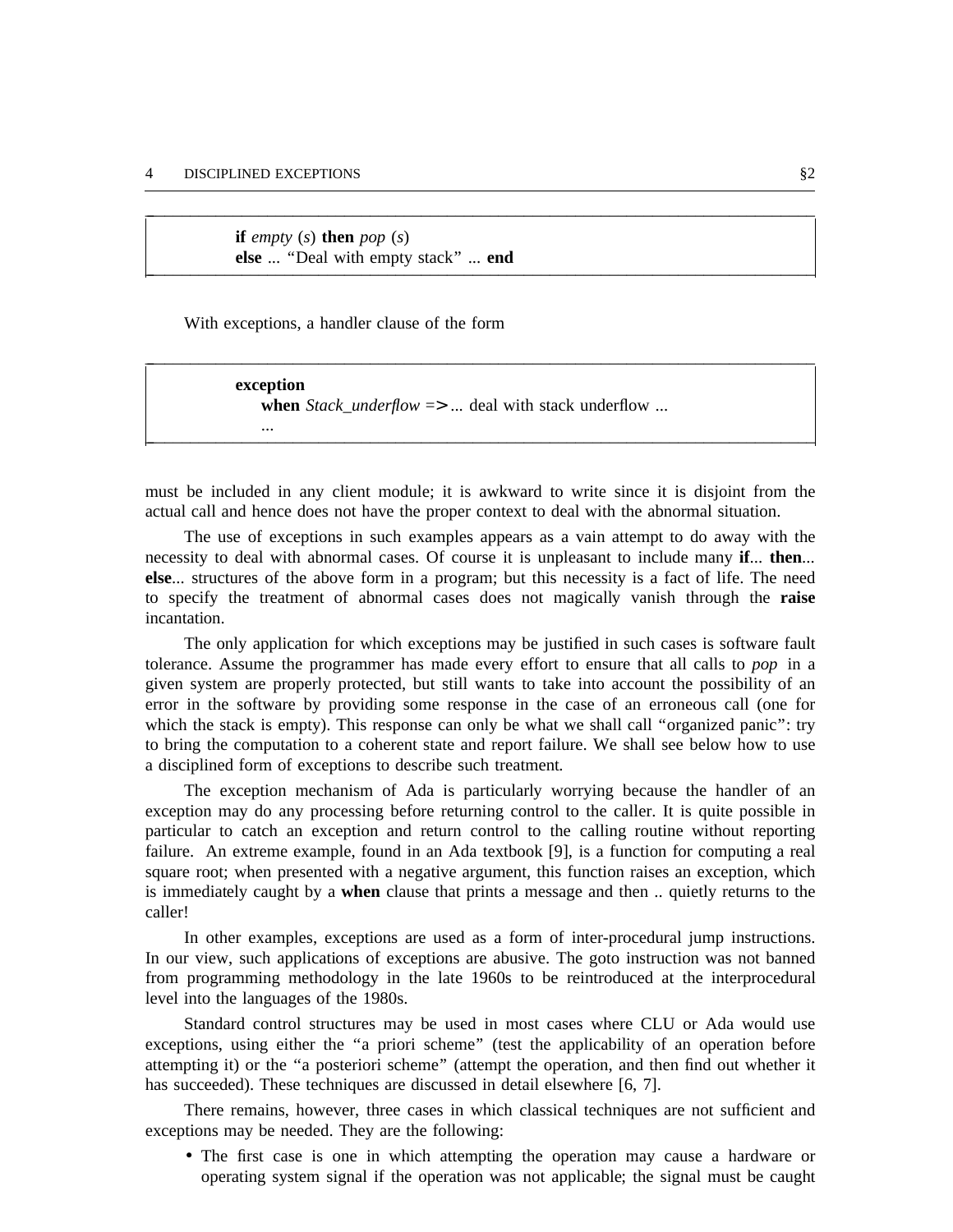to avoid catastrophes.

- In the second case, an abnormal situation must lead to immediate termination because physical danger may otherwise result, as in a robot manipulation system.
- The third case, mentioned above in the *pop* example, is software fault tolerance: guarding against the possibility of a remaining error.

T he Eiffel exception mechanism is meant to deal with these cases. It is based on the Eiffel constructs for specifying and ensuring software correctness: assertions.

#### **3 Assertions**

 $\overline{a}$ 

\_

To explain the Eiffel approach to exceptions, it is first necessary to recall the assertion mechanism offered by this language [6].

Eiffel assertions are used to specify the semantics of software elements (classes and routines). Syntactically, assertions are boolean expressions, plus a few extensions. An assertion m ay have several clauses separated by semicolons, which is semantically equivalent to an **and** but allows individual identification of the clauses. An example of an assertion is

\_\_\_\_\_\_\_\_\_\_\_\_\_\_\_\_\_\_\_\_\_\_\_\_\_\_\_\_\_\_\_\_\_\_\_\_\_\_\_\_\_\_\_\_\_\_\_\_\_\_\_\_\_\_\_\_\_\_\_\_\_\_\_\_\_\_\_\_\_\_\_\_\_\_\_\_\_\_

*i ndex*\_*small*\_*enough: i* <sup>&</sup>lt;*= nb*\_*elements* \_\_\_\_\_\_\_\_\_\_\_\_\_\_\_\_\_\_\_\_\_\_\_\_\_\_\_\_\_\_\_\_\_\_\_\_\_\_\_\_\_\_\_\_\_\_\_\_\_\_\_\_\_\_\_\_\_\_\_\_\_\_\_\_\_\_\_\_\_\_\_\_\_\_\_\_\_\_\_  $index\_large\_enough: i \geq 1;$ 

d ebugging purposes, when the optional monitoring mechanism, described below, is enabled). As shown in this example, clauses may be labeled for individual identification (in particular for Labels will be dropped in subsequent examples.

Assertions have numerous uses. One of the most important applications is to characterize the semantics of routines through a precondition (introduced by the keyword **require**) and a p ostcondition (introduced by **ensure**). The precondition describes the condition that must be satisfied by the client for a call to be correct; the postcondition describes the condition that is g uaranteed in return by the routine on exit. For example the *pop* routine in the *STACK* classes of the basic Eiffel library is written as

\_\_\_\_\_\_\_\_\_\_\_\_\_\_\_\_\_\_\_\_\_\_\_\_\_\_\_\_\_\_\_\_\_\_\_\_\_\_\_\_\_\_\_\_\_\_\_\_\_\_\_\_\_\_\_\_\_\_\_\_\_\_\_\_\_\_\_\_\_\_\_\_\_\_\_\_\_\_

```
pop is
            -- Remove top element.
          require
            not empty
          do
            ... ''Implementation of the pop operation'' ...
          ensure
            not full;
            nb_elements = old nb_elements – 1
end -- pop
```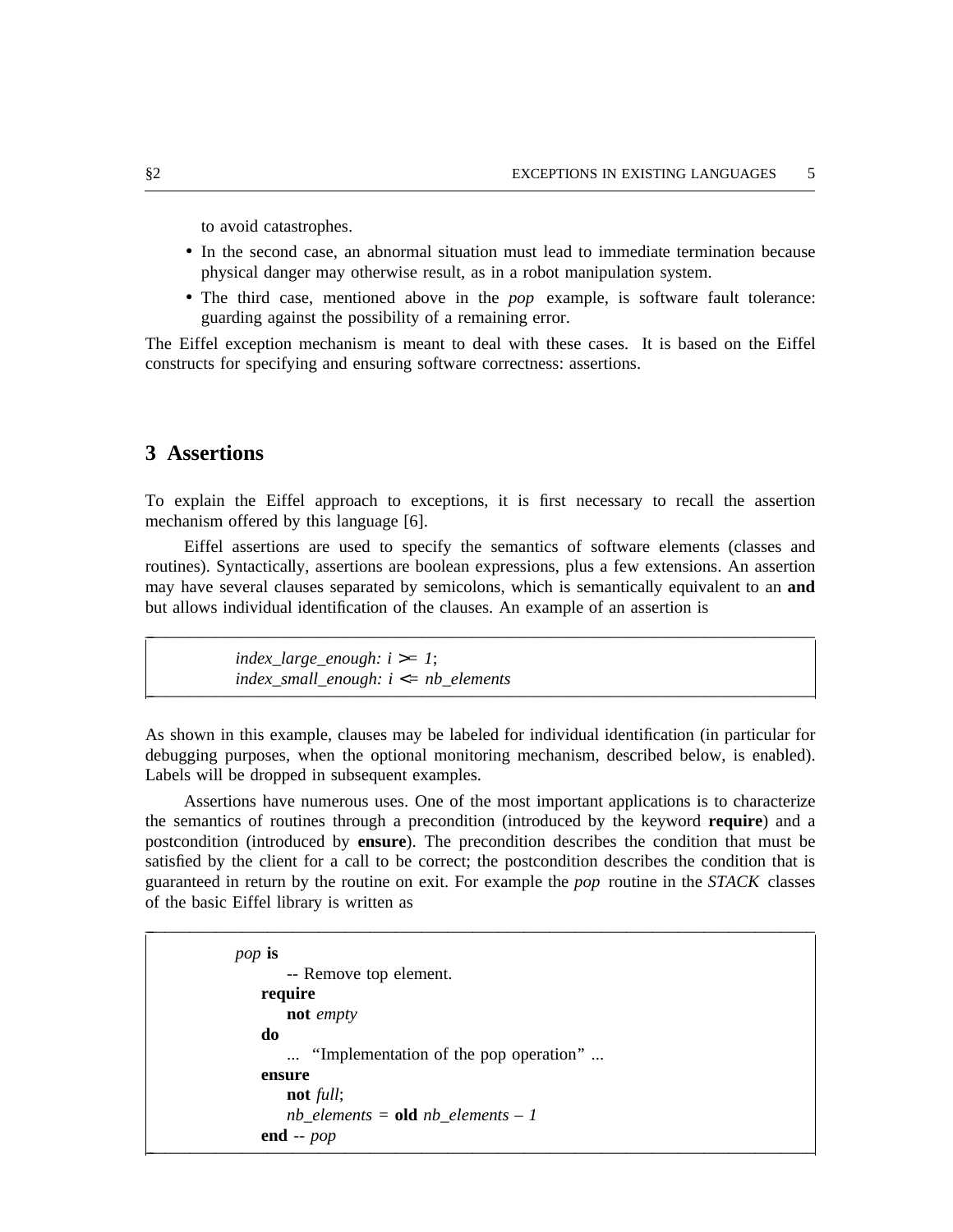The boolean functions *empty* and *full* express whether a stack is empty and full ( here *nb*\_*elements*, giving the number of elements of a stack) upon routine entry. (respectively). The **old** notation, used only in postconditions, refers to the value of an attribute

A further use of assertions is the class invariant, which states the properties that must be satisfied by all instances of a class in all "stable" states, that is to say after instance creation (obtained in Eiffel by executing the *Create* procedure of the class) and before and after the e xecution of every exported routine. For example, the invariant of the *ARRAY* class includes

\_\_\_\_\_\_\_\_\_\_\_\_\_\_\_\_\_\_\_\_\_\_\_\_\_\_\_\_\_\_\_\_\_\_\_\_\_\_\_\_\_\_\_\_\_\_\_\_\_\_\_\_\_\_\_\_\_\_\_\_\_\_\_\_\_\_\_\_\_\_\_\_\_\_\_\_\_\_\_

 $size = upper - lower + 1$ ;  $size \ge 0$ 

A class invariant expresses the integrity constraints that must be satisfied by all instances of a class.

The invariant is implicitly added to both the precondition and the postcondition of every routine in the class (postcondition only for *Create*). However the invariant transcends i ndividual routines and applies to the class as a whole; in particular, it constrains not only the routines that appear in the class at a given moment of its evolution, but any others that may be a dded later either through modification of the class or through inheritance. (Eiffel defines r edefinition. This important topic falls beyond the scope of this discussion; see [6] and [7].) precise rules as to how assertions control the inheritance mechanism and particularly routine

Assertions in Eiffel have several roles. Two are conceptual in nature: assertions serve as p owerful guiding constructs for the production of correct and robust software, and as an effective software documentation tool. The other two uses of assertions are debugging and e xception handling. Both assume that assertions are monitored at run-time, which is possible in the Eiffel environment under the control of compilation options which, for each class, d etermine whether to check the validity of assertions. Various levels of checking may be enabled for each class: no checking at all, preconditions only, all assertions.

The notion of assertion is fundamental for ensuring software reliability. Without a technique for expressing the purpose of individual software elements independently of their i mplementations, there is no way to guarantee that they will serve any useful purpose. The underlying idea is "Design by Contract": every routine fulfils a precise job, defined by a s pecification that states precisely the obligations on the client, limiting the routine's c ertain result (the postcondition). The class invariant states general integrity constraints that responsibility (the precondition), and the obligations on the routine, guaranteeing the client a apply both to the client and the routine.

In this context, an exception is an abnormal event that prevents a routine from carrying out its task as initially planned; exception handlers should describe how to recover from such a n event.

The deficiencies of existing exception mechanisms may be traced to the absence of any notion of contract. Without this notion and the associated assertion techniques, the intent of a r outine is never stated precisely; then an exception handler may perform any action, including one that has no connection whatsoever with the routine's original purpose – or, as in the s quare root example cited above, one that defeats this very purpose.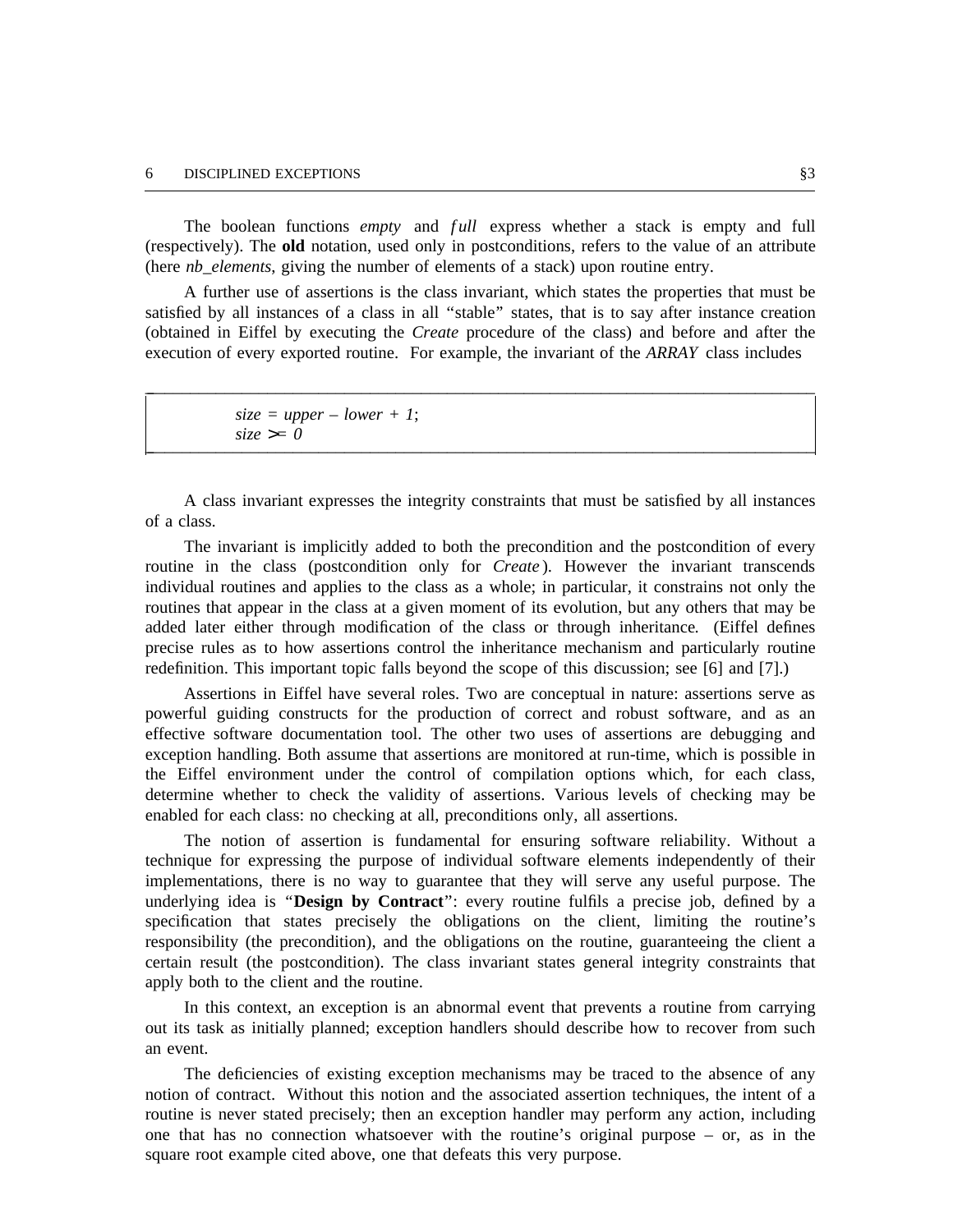#### **4 Failures and exceptions**

T he following definitions will serve as the basis for the disciplined exception mechanism introduced below.

A **failure** is the inability of a routine to fulfil its contract as specified by the postcondition and the class invariant.

An **exception** is an abnormal event occurring at run-time during the execution of a routine.

In theory, there is only one type of exception: violation of an assertion during the r outine violated on return from that routine, etc.). However in practice more cases must be execution of the routine (precondition or invariant violated on entry, postcondition of a called considered. A more complete list of possible exceptions in Eiffel is the following:

- 1 • Violation of an assertion, when monitored.
- 2 Failure of a called routine.
- 3 Access to a non-existent object, as in *x.f* where *x* is a void reference.
- 4 Signal sent by the hardware or operating system, indicating some abnormal event (numerical overflow, user interrupt, I/O error etc.) during the execution of the routine.

C ases 2 to 4 may be viewed conceptually as variants of case 1, where the violated assertion is implicit, for example the unstated assertion that, in the computation of  $a + b$ , the mathematical s um of *a* and *b* is small enough to be representable on the machine.

It is important to keep the notions of failure and exception distinct. Of course, they are c onnected: as noted in case 2, failure of a routine raises an exception in its caller; and, as will s ome special correcting action is taken. be seen below, occurrence of an exception in a routine leads to failure of the routine unless

#### **g 5 Two principles of exception handlin**

E xception handling is controlled by the notion of contract. The following law expresses that the occurrence of an exception is not an excuse to violate the routine's contract:

\_\_\_\_\_\_\_\_\_\_\_\_\_\_\_\_\_\_\_\_\_\_\_\_\_\_\_\_\_\_\_\_\_\_\_\_\_\_\_\_\_\_\_\_\_\_\_\_\_\_\_\_\_\_\_\_\_\_\_\_\_\_\_\_\_\_\_\_\_\_\_\_\_\_\_\_\_\_

r outine call may terminate: either the routine fulfils its contract, or its **First Law of software contracting**: There are only two ways a fails to fulfil it.

m echanism, which makes it possible to write an exception handler that returns to the caller Trivial as this law may seem, it is violated, for example, by the Ada exception c ase the routine has failed (since an exception prevented it from executing to its normal end), without correcting the cause of the exception (and without re-raising the exception). In such a h as not performed its task but pretends to its client that it has.but returns control to its caller without signaling failure. It is like a ''dishonest'' contractor that

 $\overline{a}$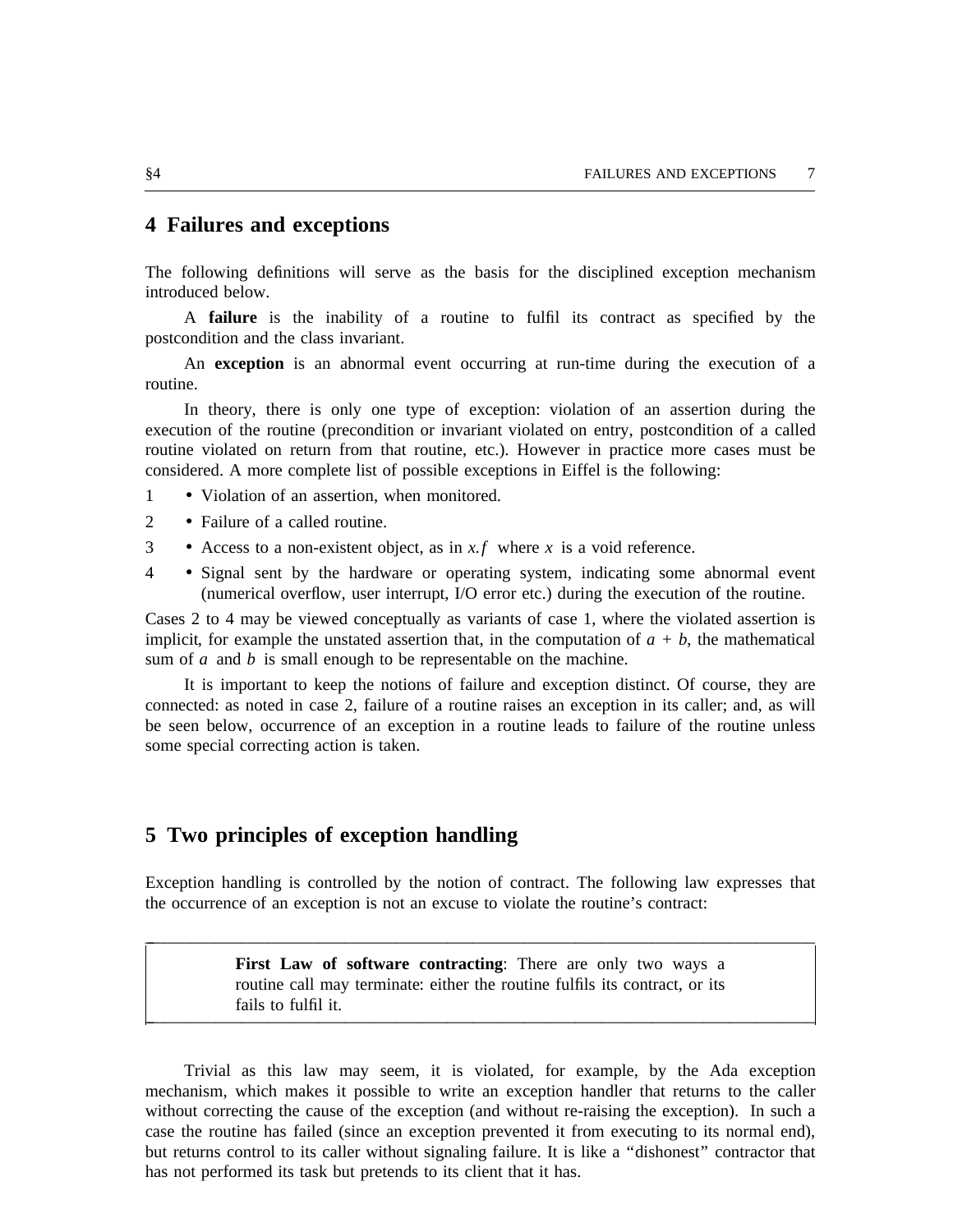The square root function mentioned above shows that such dangerous uses of the Ada t extbooks. exception mechanism not only are possible but have found their way into software engineering

A corollary of the first law, which makes it clear that the Ada policy is too general, is:

**Second Law of software contracting**: If a routine fails to fulfil its contract. contract, the current execution of its caller also fails to fulfil its own contract.

\_\_\_\_\_\_\_\_\_\_\_\_\_\_\_\_\_\_\_\_\_\_\_\_\_\_\_\_\_\_\_\_\_\_\_\_\_\_\_\_\_\_\_\_\_\_\_\_\_\_\_\_\_\_\_\_\_\_\_\_\_\_\_\_\_\_\_\_\_\_\_\_\_\_\_\_\_\_\_

o nly two responses are reasonable. What then should be done when an exception occurs? In view of the above principles,

- One response, **organized panic**, consists of admitting that the contract cannot be fulfilled: bring all affected objects to a coherent state, and report failure. Note that this w ill trigger an exception in the caller, which will recursively have to decide what to do in response to this exception, using the same two possible choices.
- The other response, **resumption**, consists in attempting to fix the reasons for the exception and trying the whole routine execution again.

T hese two responses are the only ones permitted by the Eiffel mechanism.

#### **6 The rescue clause**

T he extension of Eiffel for exception handling is concise: two keywords and a library class.

First, a new clause, introduced by the keyword rescue, may be added to a routine to d escribe the treatment of exceptions. The general format of a routine becomes:

\_\_\_\_\_\_\_\_\_\_\_\_\_\_\_\_\_\_\_\_\_\_\_\_\_\_\_\_\_\_\_\_\_\_\_\_\_\_\_\_\_\_\_\_\_\_\_\_\_\_\_\_\_\_\_\_\_\_\_\_\_\_\_\_\_\_\_\_\_\_\_\_\_\_\_\_\_\_\_

*routine*\_*name* (*optional*\_*arguments*)*: type* **is r equire** -- Header comment *precondition* **local** *local*\_*variable*\_*declarations* **do** *body* **ensure** *postcondition* **rescue** *rescue*\_*clause* **end** -- *routine* name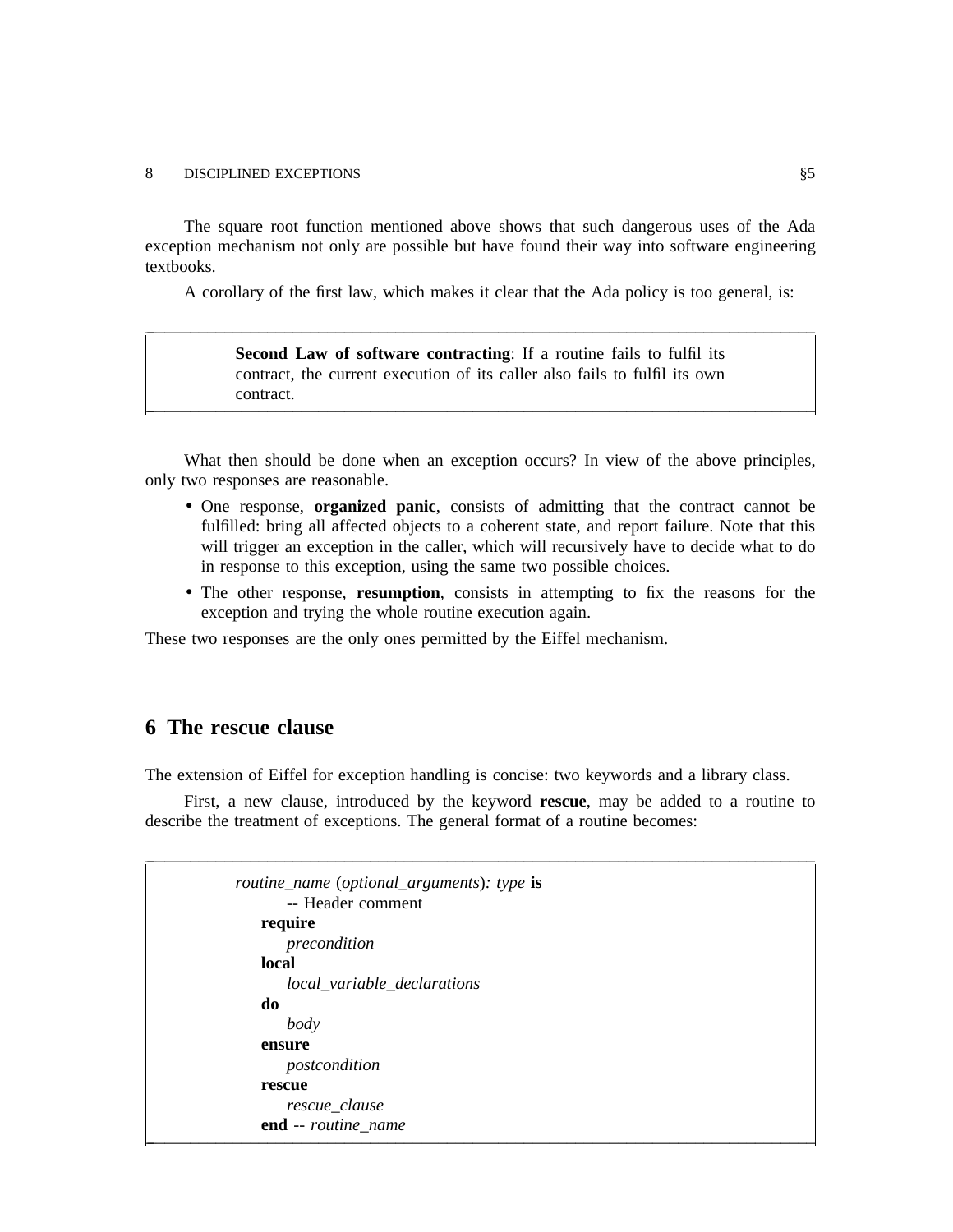d eferred routine. The *: type* part is only present for functions.) (All clauses are optional, except for **do** *body* which may be replaced by **deferred** for a

The rescue clause is a sequence of instructions to be executed whenever an exception o ccurs during the execution of the routine.

A key property of the approach is that the rescue clause, if executed until the end, will s ay at the root level, a message is printed and execution halts.) This is the organized panic cause failure of the routine, and thus an exception in the caller. (If there is no caller, that is to mode: the rescue clause puts objects back into a stable state and signals failure. This policy is i n accordance with the above laws: in contrast with the above square root function, an Eiffel o f an exception. routine should not ''pretend'' that it succeeded when it has not been able to correct the cause

A routine which has no rescue clause is considered to have an empty one; this means c lass level, and will then apply to any routine of the class which does not have its own explicit that any exception will lead to failure of the routine. Also, a rescue clause may be given at the clause. This makes it possible to have a common treatment of exceptions in several routines.

### **7 Retrying**

\_

Organized panic, however, is only one possible response; the other is resumption. A rescue clause may terminate by executing the instruction

\_\_\_\_\_\_\_\_\_\_\_\_\_\_\_\_\_\_\_\_\_\_\_\_\_\_\_\_\_\_\_\_\_\_\_\_\_\_\_\_\_\_\_\_\_\_\_\_\_\_\_\_\_\_\_\_\_\_\_\_\_\_\_\_\_\_\_\_\_\_\_\_\_\_\_\_\_\_

r escue clause executed before the **retry** must have changed some of the context to ensure that which, as its name indicates, restarts the routine from the beginning. Clearly, the part of the r oad initially followed. Examples will illustrate this. the new execution of the routine tries some other road towards fulfilling the contract than the

l It is important to note that, **retry** or not **retry**, the rescue clause never attempts to fulfi t he routine's contract. This is solely the province of the body (**do**...). The aim of the rescue e clause is to ''patch things up'' and either concede failure or retry. This will be expressed mor f ormally below.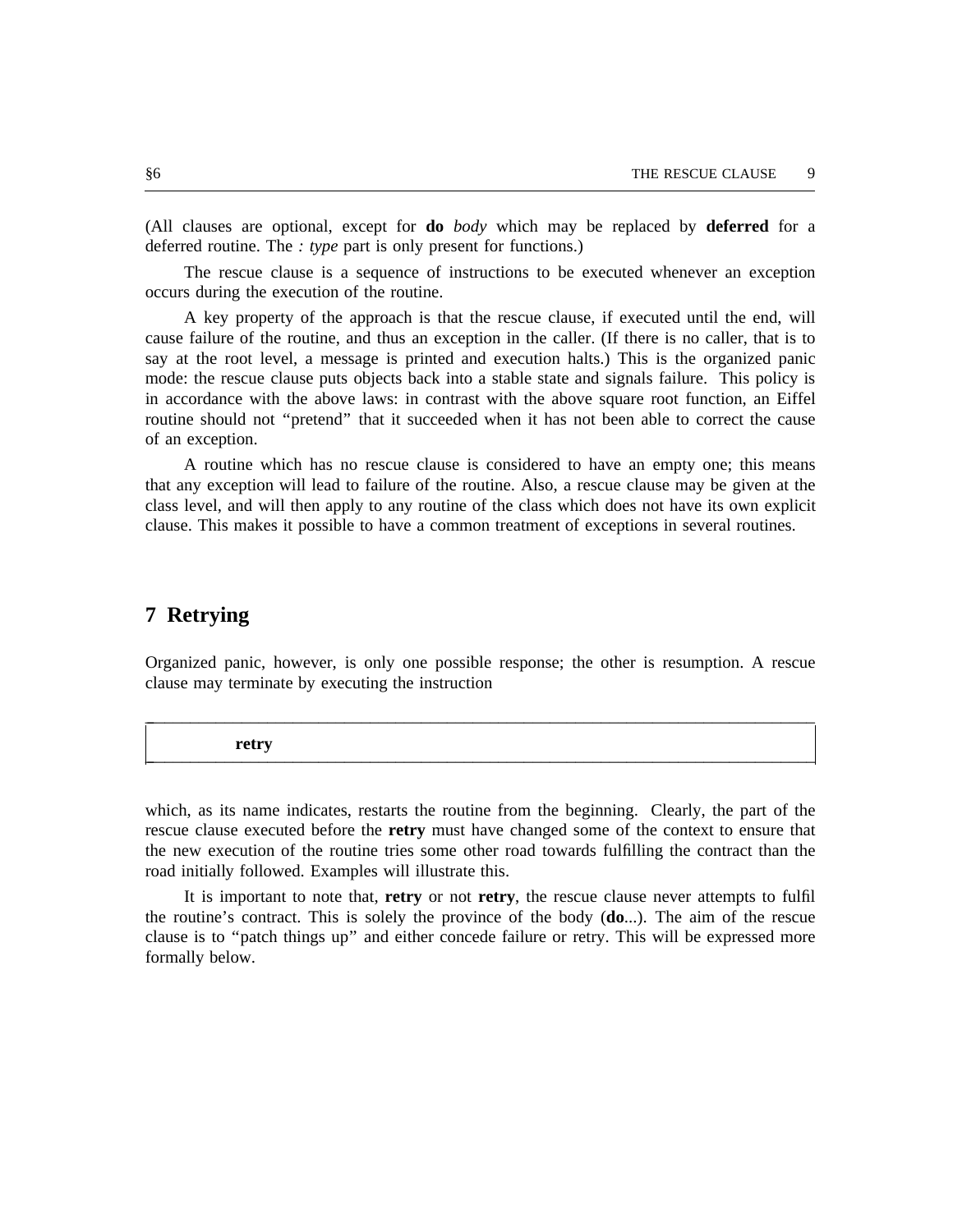#### **8 The** *EXCEPTIONS* **class**

Sometimes it is useful to treat various types of exceptions differently. For this purpose, a library class *EXCEPTIONS* is provided. Any class needing its facilities can inherit from it; r ecall that Eiffel efficiently supports multiple inheritance, so that it is a standard technique in this language to package a number of constants or operations in a class; then any class needing t hese facilities can access them by inheriting from that class (on top of its ''normal'' parents). Class *EXCEPTION* includes a number of features, including an attribute

\_\_\_\_\_\_\_\_\_\_\_\_\_\_\_\_\_\_\_\_\_\_\_\_\_\_\_\_\_\_\_\_\_\_\_\_\_\_\_\_\_\_\_\_\_\_\_\_\_\_\_\_\_\_\_\_\_\_\_\_\_\_\_\_\_\_\_\_\_\_\_\_\_\_\_\_\_\_

exception **exception and the set of the set of the set of the set of the set of the set of the set of the set of the set of the set of the set of the set of the set of the set of the set of the set of the set of the set** 

 $\overline{a}$ 

 $\overline{a}$ 

h ave integer codes; codes for the most common exceptions are defined in the class as symbolic which is set by the run-time system to the code of the last triggered exception. Exceptions constants (constant attributes in Eiffel), such as *Overflow*, *No\_more\_memory* etc. So a c ommon structure for a rescue clause is \_\_\_\_\_\_\_\_\_\_\_\_\_\_\_\_\_\_\_\_\_\_\_\_\_\_\_\_\_\_\_\_\_\_\_\_\_\_\_\_\_\_\_\_\_\_\_\_\_\_\_\_\_\_\_\_\_\_\_\_\_\_\_\_\_\_\_\_\_\_\_\_\_\_\_\_\_\_\_

```
e
lsif exception = No_more_memory then ...
      if exception = Overflow then ...
elsif etc.
```
w ill result in failure, which is the appropriate effect. If there is an **else** clause, it should not end with a **retry**: this way, an unforeseen exception

Among other features of class *EXCEPTIONS* is a function that yields a new exception name. The equivalent of an explicit "raise" instruction is given by the following routine of this class:

\_\_\_\_\_\_\_\_\_\_\_\_\_\_\_\_\_\_\_\_\_\_\_\_\_\_\_\_\_\_\_\_\_\_\_\_\_\_\_\_\_\_\_\_\_\_\_\_\_\_\_\_\_\_\_\_\_\_\_\_\_\_\_\_\_\_\_\_\_\_\_\_\_\_\_\_\_\_

*raise* (*exception*\_*code: INTEGER*) **is** -- Raise an exception with the given code **require false do end** *-- raise*  $\blacksquare$ 

*r aise* will indeed trigger the appropriate exception.Class *EXCEPTIONS* being compiled in such a mode as to monitor preconditions, any call to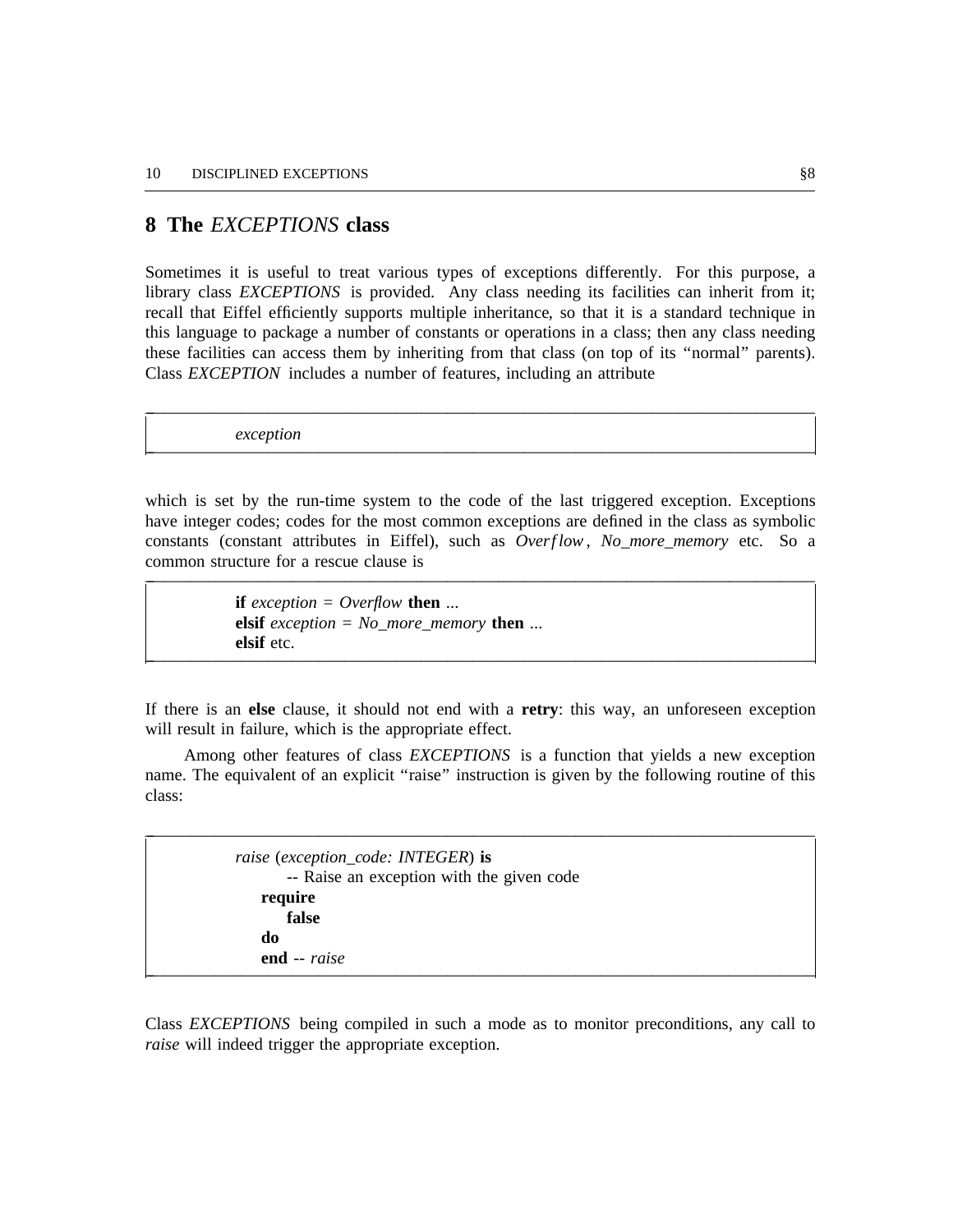## **9 Formal requirements**

T he following methodological requirements apply to any rescue clause.

The rescue clause must admit true as precondition. This is because an exception may o ccur at any time, and the rescue clause should always be applicable.

, Now consider a branch of the rescue clause not ending with **retry**. It will lead to failure b ut must leave the object in a stable state, as noted above. This means that such a branch must e nsure the routine's postcondition: this is the task of the body. admit the **class invariant** as postcondition. Note again that the branch is not constrained to

Finally any branch ending with retry must ensure the invariant and, since the routine will b e restarted, the precondition. (If the precondition is not satisfied, of course, an exception will be triggered again immediately if precondition monitoring is on).

#### **1 0 Examples**

\_

The mechanism turns out to yield a remarkably simple way of writing software to deal with exceptional conditions.

Consider for example a problem which is found under small variants in many Ada textbooks: get an integer from an interactive user; if the input is incorrect, the reading routine *g etint* raises an exception; when this happens, ask the user again, but no more than 5 times. t o the recommended Eiffel style, but we assume (for compatibility with the Ada examples) that Note that a function such as *getint* producing side-effects and raising exceptions is anathema such a low-level function is the only one available to read integers.

\_\_\_\_\_\_\_\_\_\_\_\_\_\_\_\_\_\_\_\_\_\_\_\_\_\_\_\_\_\_\_\_\_\_\_\_\_\_\_\_\_\_\_\_\_\_\_\_\_\_\_\_\_\_\_\_\_\_\_\_\_\_\_\_\_\_\_\_\_\_\_\_\_\_\_\_\_\_

```
get_integer_from_user: INTEGER is
       -- Read an integer (allow user up to five attempts)
   local
       failed: INTEGER
   do
       Result := getint
   rescue
      failed := failed+1;
       if failed <= 5 then
          message ("Input must be an integer. Please enter again:");
       e
nd;
          retry
   end -- get_integer_from_user
```
e ntity *Result* denotes the result to be returned by the function. Like all integer entities, the local variable *failed* is initialized to zero on entry. The predefined

Note how the task of carrying out the routine's contract is concentrated in the **do** clause; t he **rescue** only patches things up when something is amiss.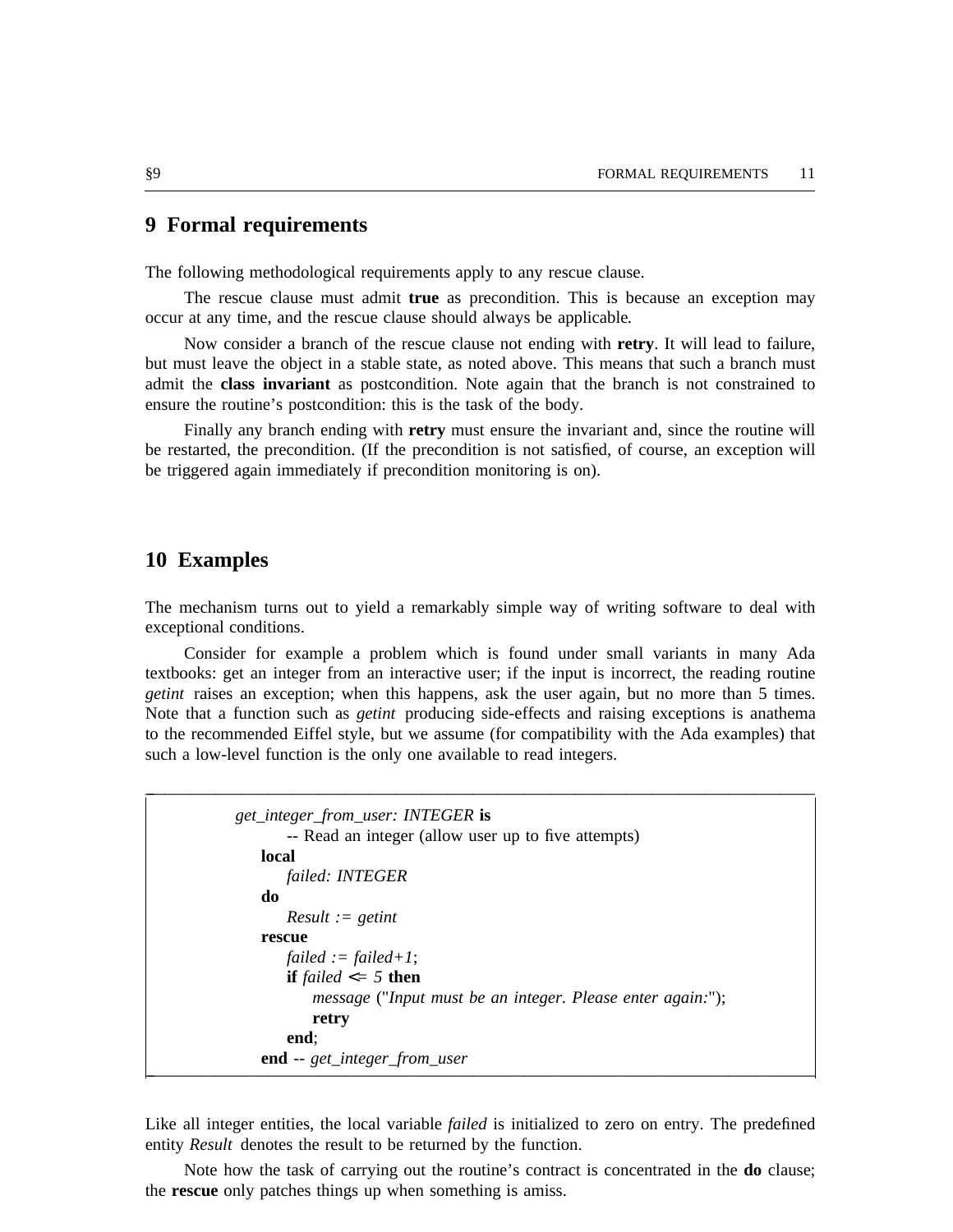Another example, adapted from [3], is that of a routine that returns  $1/x$ , or 0 if the division is impossible. This is typical of problems that are almost impossible to solve without a n exception facility, because the only way to find out whether the operation is possible is to attempt it, but if it fails a hardware signal will be generated. (We assume this is the case whenever  $x$  is too small.) This may be written as:

\_\_\_\_\_\_\_\_\_\_\_\_\_\_\_\_\_\_\_\_\_\_\_\_\_\_\_\_\_\_\_\_\_\_\_\_\_\_\_\_\_\_\_\_\_\_\_\_\_\_\_\_\_\_\_\_\_\_\_\_\_\_\_\_\_\_\_\_\_\_\_\_\_\_\_\_\_\_\_

*quasi*\_*inverse* (*x: REAL*)*: REAL* **is** -- 1/*x* if representable, 0 otherwise **local** *division*\_*attempted: BOOLEAN* **do if not** *division*\_*attempted* **then**  $Result := 1/x$ **else** *Result := 0* **end rescue** *division*\_*attempted :=* **true**; **retry end** \_\_\_\_\_\_\_\_\_\_\_\_\_\_\_\_\_\_\_\_\_\_\_\_\_\_\_\_\_\_\_\_\_\_\_\_\_\_\_\_\_\_\_\_\_\_\_\_\_\_\_\_\_\_\_\_\_\_\_\_\_\_\_\_\_\_\_\_\_\_\_\_\_\_\_\_\_\_\_

w ould any boolean. The local variable *division*\_*attempted* will be initialized to **false** upon routine execution, as

Note that a more robust version of the rescue clause should discriminate between exceptions by using the facilities of class *EXCEPTIONS*; only overflow should give rise to the a bove treatment (but not, for example, the user hitting the BREAK key during execution of the routine). Other cases should lead to failure.

The last example is taken from Saib [8]. It is an elementary case of ''*n*-version programming" [2] – a method whereby better software reliability is sought, as is often done in h ardware engineering, through fault-tolerance and redundancy; two or more teams are asked to implement an identically specified module, and both are used, each serving as standby if the o ther fails.

Although one may entertain reservations about this approach to software reliability, it is t wo versions as long as one fails; this is hardly realistic (one would normally stop after both interesting to see how it may be programmed. Saib's version keeps alternating between the . attempts have failed), but we shall keep this hypothesis for the purpose of the comparison T he Ada version is the following: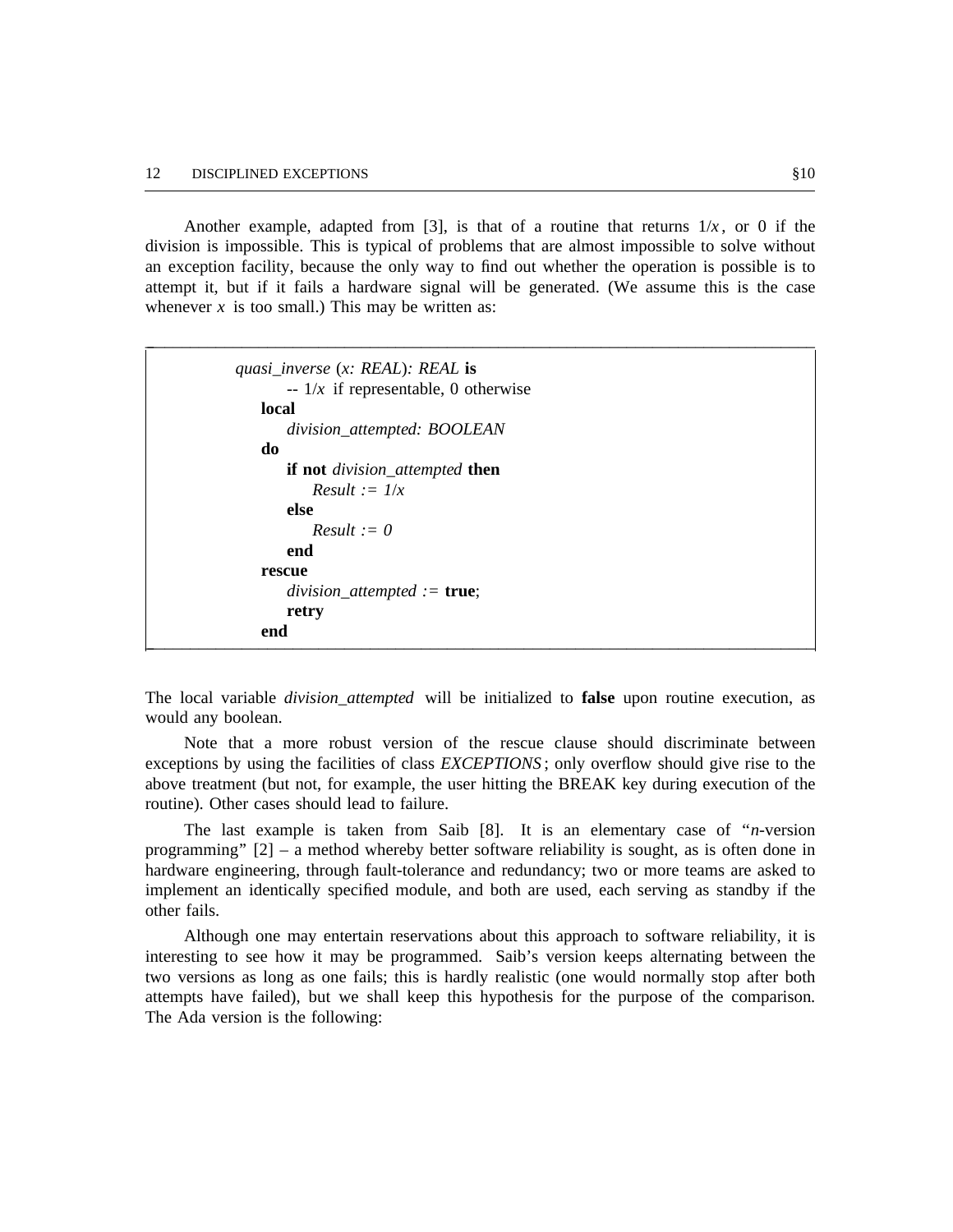```
procedure attempt is begin
           <<Start>> -- Start is a label
           loop
              begin
                algorithm_1;
                exit; -- Algorithm 1 was successful
              exception
                when others =>
                   begin
                     algorithm_2;
                      exit; -- Algorithm 2 was successful
                   exception
                      when others =>
                        goto Start;
                   end
              end
           end
end main;
```
t wo exception handlers, two exits from within a loop, and one goto that jumps out of two The control structure necessary to achieve the result looks rather contorted: two blocks, exception handlers, two blocks and a loop! This would be enough to bring "structured p rogramming'' back into fashion. A much simpler structure does not appear possible with the Ada exception mechanism. Compare with the Eiffel version:

\_\_\_\_\_\_\_\_\_\_\_\_\_\_\_\_\_\_\_\_\_\_\_\_\_\_\_\_\_\_\_\_\_\_\_\_\_\_\_\_\_\_\_\_\_\_\_\_\_\_\_\_\_\_\_\_\_\_\_\_\_\_\_\_\_\_\_\_\_\_\_\_\_\_\_\_\_\_

\_\_\_\_\_\_\_\_\_\_\_\_\_\_\_\_\_\_\_\_\_\_\_\_\_\_\_\_\_\_\_\_\_\_\_\_\_\_\_\_\_\_\_\_\_\_\_\_\_\_\_\_\_\_\_\_\_\_\_\_\_\_\_\_\_\_\_\_\_\_\_\_\_\_\_\_\_\_\_

*attempt* **is local** *even: BOOLEAN* **do if** *even* **then** *algorithm*\_*2* **else** *algorithm*\_*1* **end rescue** *even :=* **not** *even*; **retry end** \_\_\_\_\_\_\_\_\_\_\_\_\_\_\_\_\_\_\_\_\_\_\_\_\_\_\_\_\_\_\_\_\_\_\_\_\_\_\_\_\_\_\_\_\_\_\_\_\_\_\_\_\_\_\_\_\_\_\_\_\_\_\_\_\_\_\_\_\_\_\_\_\_\_\_\_\_\_\_

The choice between these two versions is left to the reader's taste.

 $\overline{a}$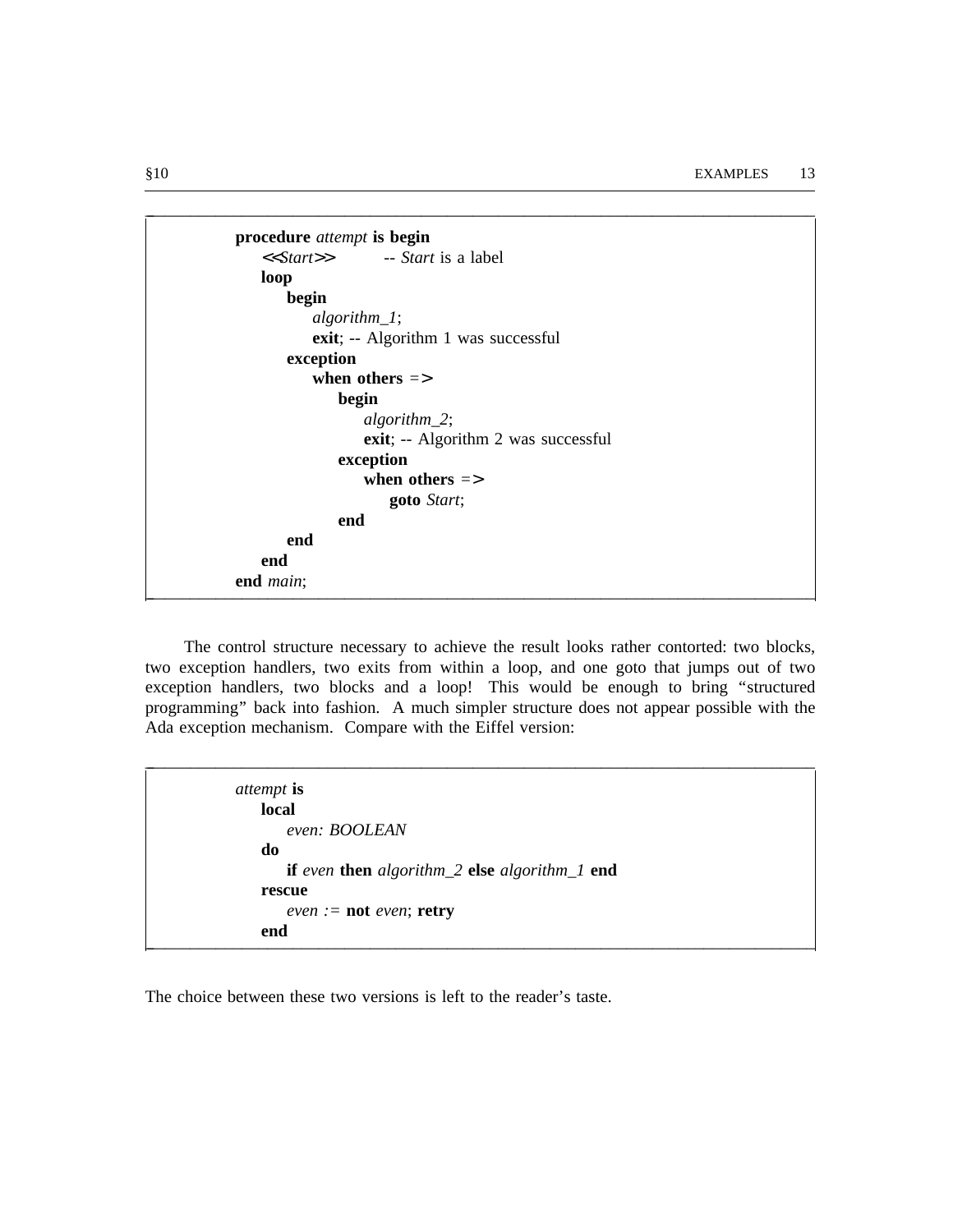#### **11 Conclusion**

It is remarkable to note that the mechanism described here could have been designed into Ada, . although it fits particularly well within the object-oriented approach as promoted by Eiffel ( See in particular [6] for an explanation of inheritance and dynamic binding from the a mechanism in Ada is the lack of a notion of contract. "programming as contracting" viewpoint.) What seems to have prevented the inclusion of such

The emphasis on software reliability which was paramount in the design of Eiffel n aturally led to the above facilities which, we believe, are at least at least as powerful for s impler to use and much safer. practical applications as the exception facilities built into previous languages, while being

#### **References**

- [ 1] ANSI and AJPO, ''Military Standard: Ada Programming Language (American National O ffice)'', ANSI/MIL-STD-1815A- 1983, February 17, 1983. Standards Institute and US Government Department of Defense, Ada Joint Program
- [2] Algirdas Avizienis, "The N-version aproach to Fault-Tolerant Software", *IEEE Transactions on Software Engineering*, vol. SE-11, no. 12, pp. 1491-1501, December 1985.
- [ 3] Grady Booch, *Software Engineering with Ada*, Benjamin/Cummings Publishing Co., Menlo Park (Calif.), 1983.
- $[4]$ 4] Barbara Liskov and John Guttag, *Abstraction and Specification in Program Development*, MIT Press, Cambridge (Mass.), 1986.
- $\lceil 5 \rceil$ 5] Barbara A. Liskov and Alan Snyder, ''Exception Handling in CLU'', *IEEE Transactions on Software Engineering*, vol. SE-5, no. 6, pp. 546-558, November 1979.
- $[6]$ Bertrand Meyer, "Programming as Contracting", Submitted for publication, 1988.
- [7] Bertrand Meyer, *Object-Oriented Software Construction*, Prentice-Hall, 1988.
- $[8]$ Sabina Saib, *Ada: An Introduction*, Holt, Rinehart and Winston, New York, 1985.
- [9] Ian Sommerville and Ron Morrison, *Software Development with Ada*, Addison-Wesley, Wokingham (England), 1987.